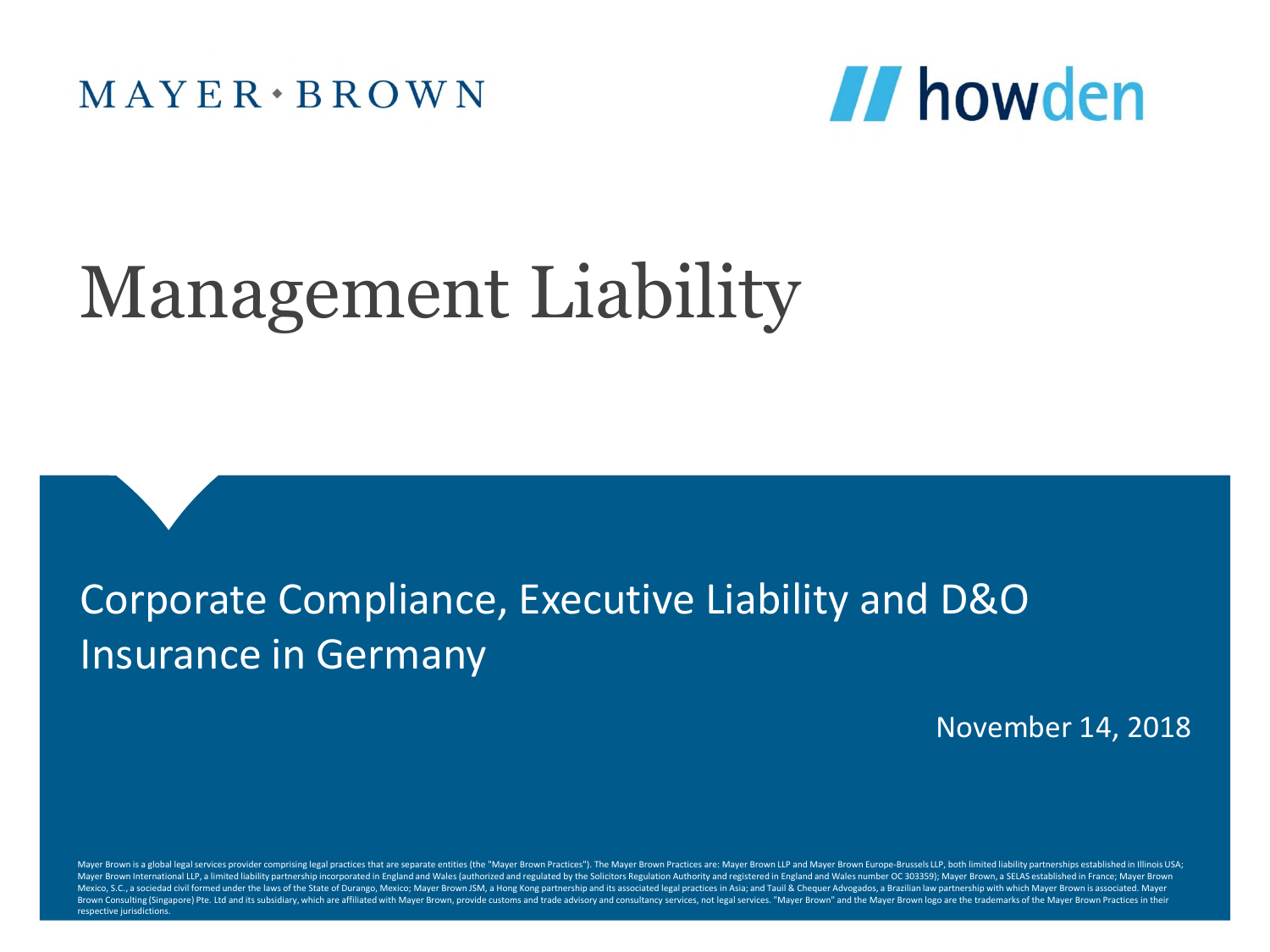# Agenda

I. The management's compliance duties

II. The basic principles of management liability

III. D&O insurance in the German market

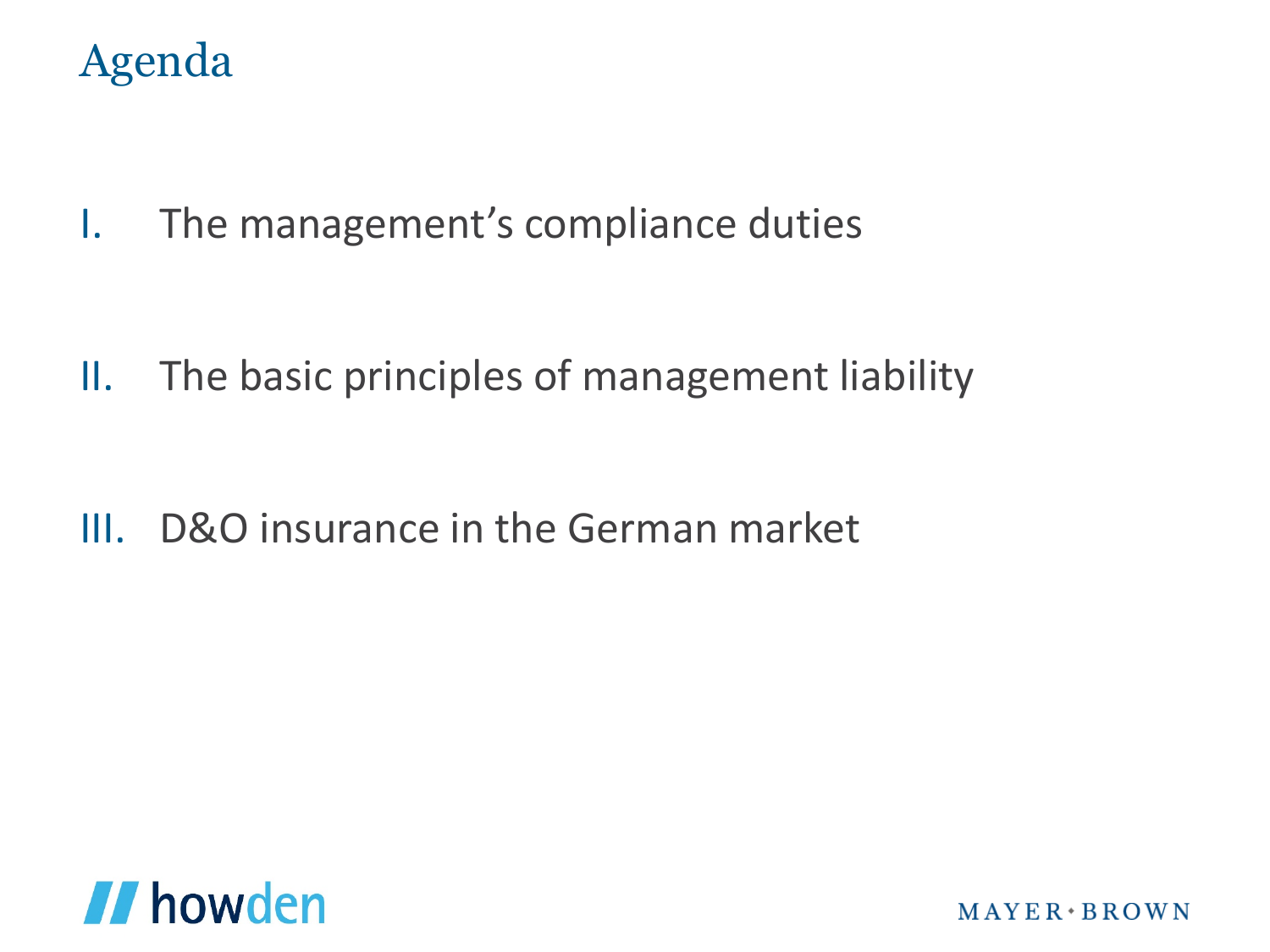

# **Corporate Compliance** The management's compliance duties

Dr. Burkhard Fassbach [telephone] +49 152 54386727 [email] fassbach@Fassbach.de

Mayer Brown is a global legal services provider comprising legal practices that are separate entities (the "Mayer Brown Practices"). The Mayer Brown Practices are: Mayer Brown LLP and Mayer Brown Europe-Brussels LLP, both Mayer Brown International LLP, a limited liability partnership incorporated in England and Wales (authorized and regulated by the Solicitors Regulation Authority and registered in England and Wales number OC 303359); Mayer Mexico, S.C., a sociedad civil formed under the laws of the State of Durango, Mexico; Mayer Brown JSM, a Hong Kong partnership and its associated legal practices in Asia; and Tauil & Chequer Advogados, a Brazilian law part Brown Consulting (Singapore) Pte. Ltd and its subsidiary, which are affiliated with Mayer Brown, provide customs and trade advisory and consultancy services, not legal services. "Mayer Brown" and the Mayer Brown logo are t respective jurisdictions.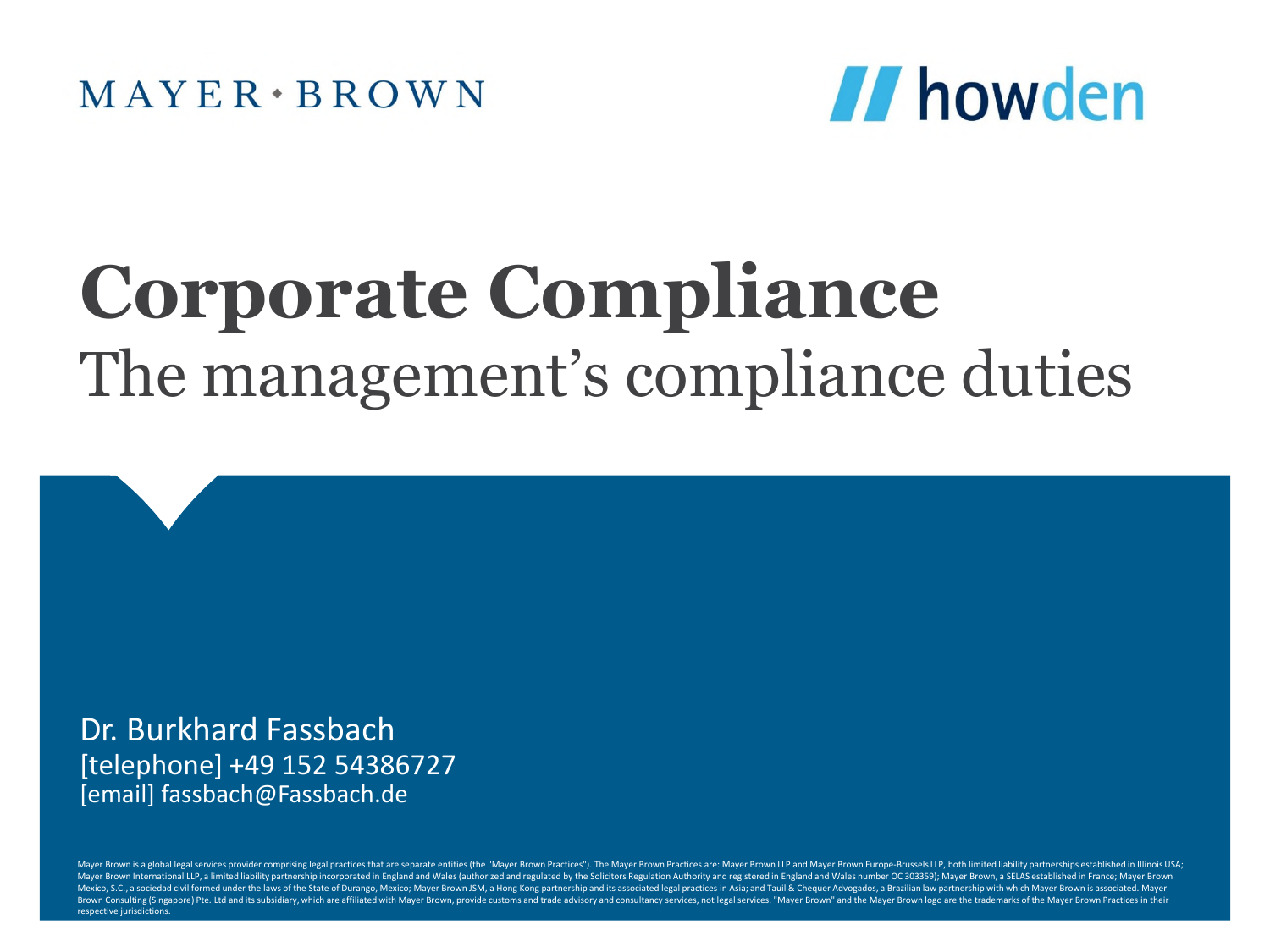## **Table of Content**

- **Corporate Compliance**
- **D&O-Insurance in Germany**
- **The following parameters are of paramount importance for effective protection:**
	- **Insurance Sum**
	- **Network of D&O-Expert Attorneys**
	- **Arbitration Proceedings**
	- **Cover in the event of set-off**
	- **Guarantee of Continuity**
	- **Extended Reporting Period**
	- **Two-Tier Trigger Policy**
	- **D&O insurance at one's own expense**

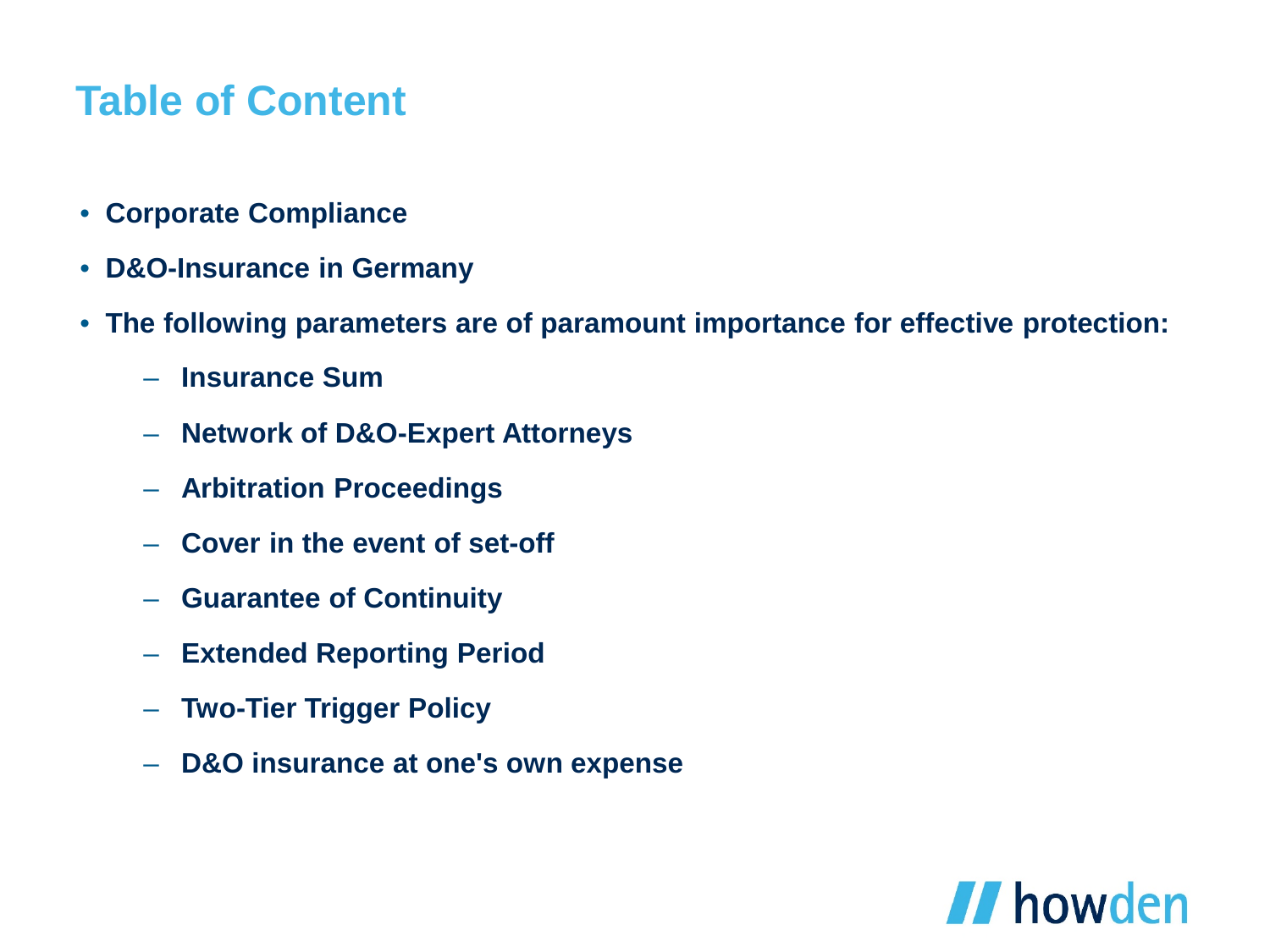### The German Corporate Governance Code (Section 4.1.3):

- "The management board ensures that all provisions of law and the company's internal policies are complied with, and endeavours to achieve their compliance by the group entities (compliance). It shall also institute appropriate measures reflecting the company's risk situation and disclose the main features of those measures. Employees shall be given the opportunity to report, in a protected manner, suspected breaches of the law within the company, third parties should also be given this opportunity."
- The Ethics & Compliance Initiative (ECI) issued a Report "Measuring the Impact of Ethics and Compliance Programs" (ECI Report).
- The report listed the following objectives for companies to strive towards:
- Leaders are expected and incentivized to personally act with integrity.
- Values and standards are clearly communicated.
- Leaders create an environment where employees are empowered to raise concerns.
- All employees are expected to act in line with company values, and are held accountable if they do not.
- Employees are provided guidance and support for handling key risk areas.
- Disciplinary action is consistently taken against violators.

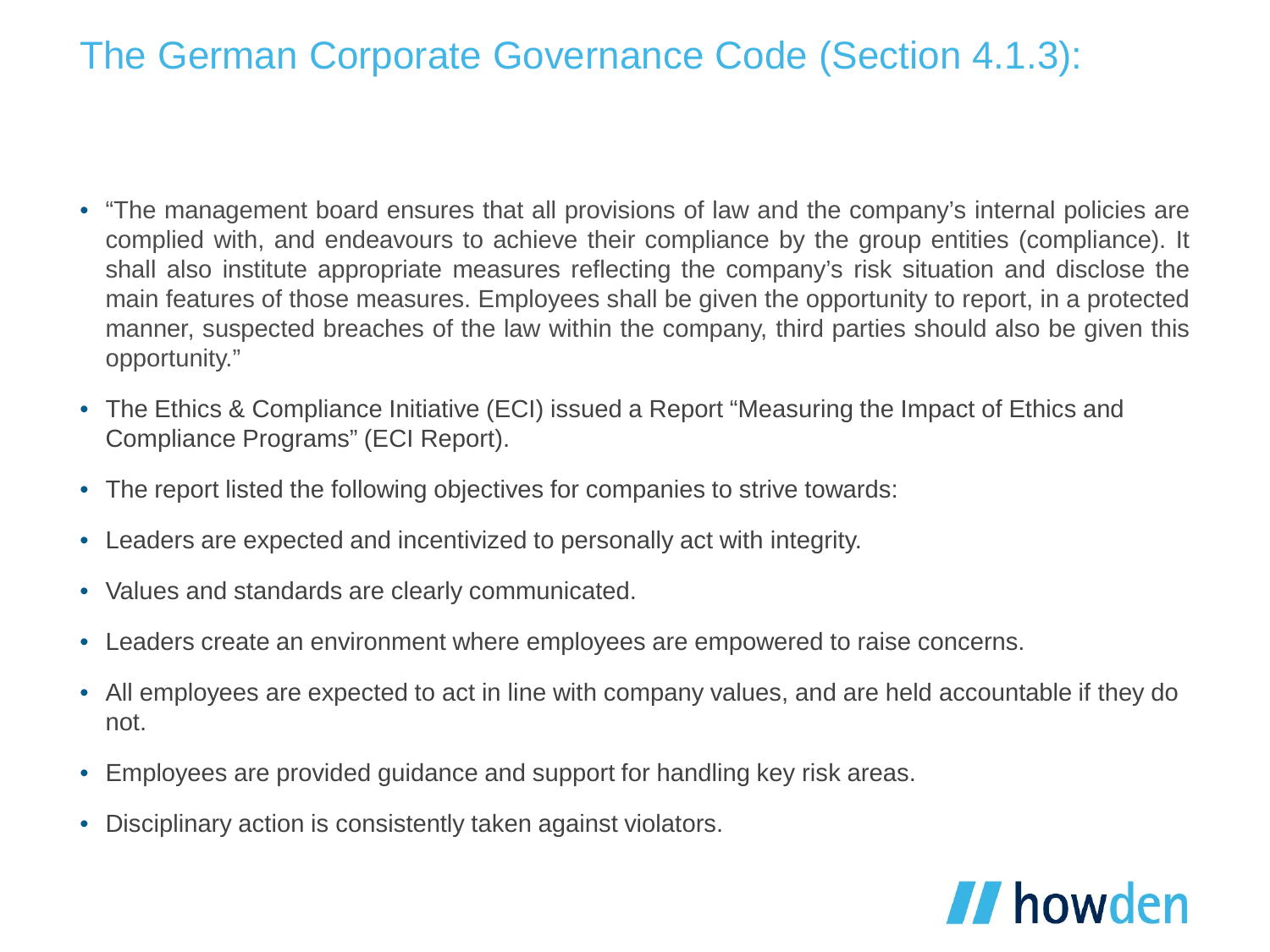## The German Corporate Governance Code (Section 4.1.3):

- Investigations are objective, consistent, and fair to all parties.
- The organization provides broad and varied avenues for reporting.
- The organization appropriately discloses wrongdoing to authorities.
- Key risk areas are identified through a robust assessment process.
- In the landmark Siemens/Neubürger judgement, the District Court Munich addressed in detail the requirements for a compliance organisation as well as the related obligations of the management board.
- The management board's responsibility in the event of suspected compliance cases coming to light can be described as a 'three-fold obligation':
- First, the obligation to clarify the case (detect).
- Second, the obligation to put an end to unlawful behaviour.
- Third, the obligation to impose appropriate sanctions in response to violations that have been discovered.

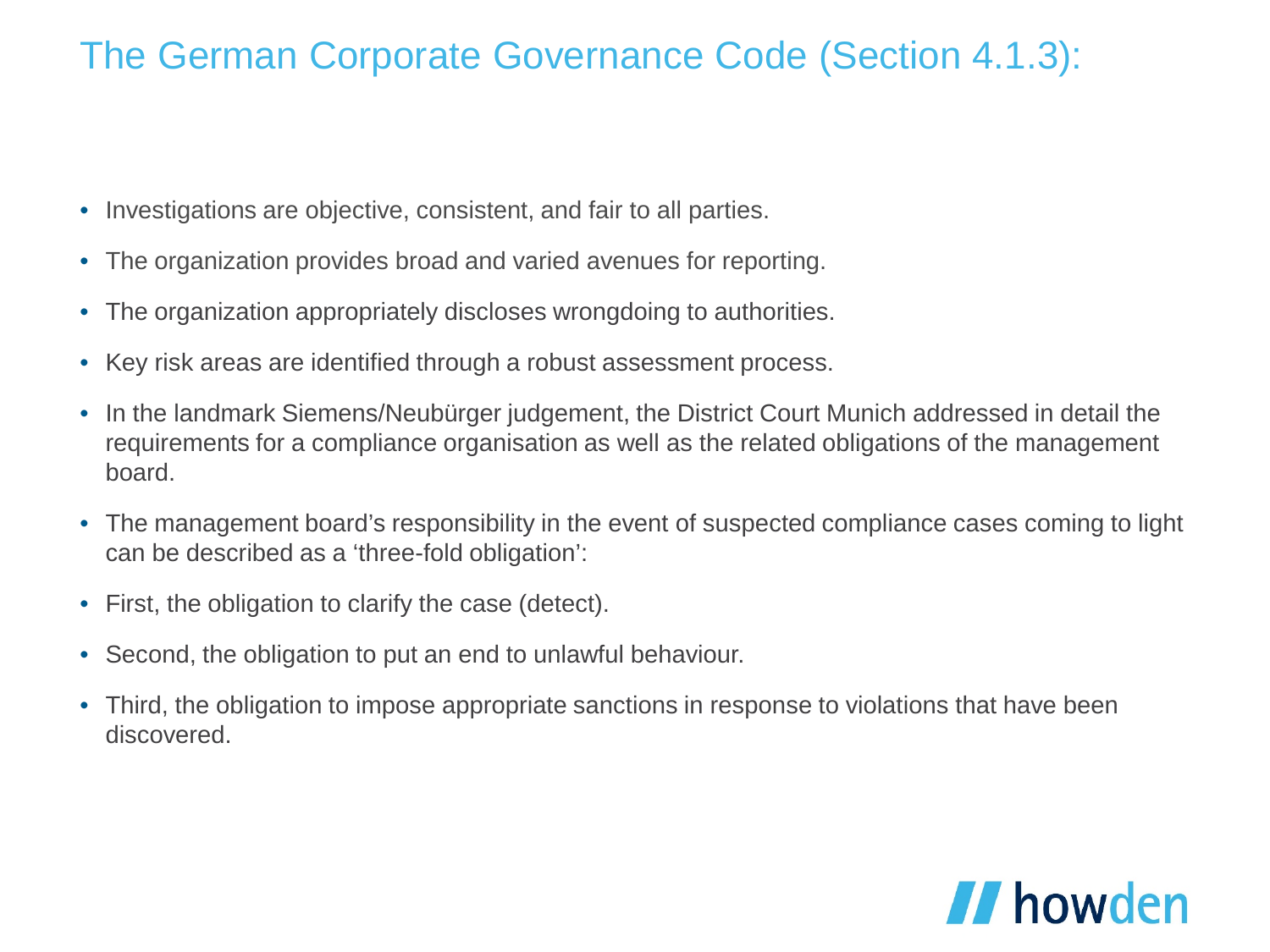

# **The Basic Principles of Management Liability**

Mayer Brown is a global legal services provider comprising legal practices that are separate entities (the "Mayer Brown Practices"). The Mayer Brown Practices are: Mayer Brown LLP and Mayer Brown ELIP and Mayer Brown Europ Mayer Brown International LLP, a limited liability partnership incorporated in England and Wales (authorized and regulated by the Solicitors Regulation Authority and registered in England and Wales number OC 303359); Mayer Mexico, S.C., a sociedad civil formed under the laws of the State of Durango, Mexico; Mayer Brown JSM, a Hong Kong partnership and its associated legal practices in Asia; and Tauil & Chequer Advogados, a Brazilian law part Brown Consulting (Singapore) Pte. Ltd and its subsidiary, which are affiliated with Mayer Brown, provide customs and trade advisory and consultancy services, not legal services. "Mayer Brown" and the Mayer Brown logo are t respective jurisdictions.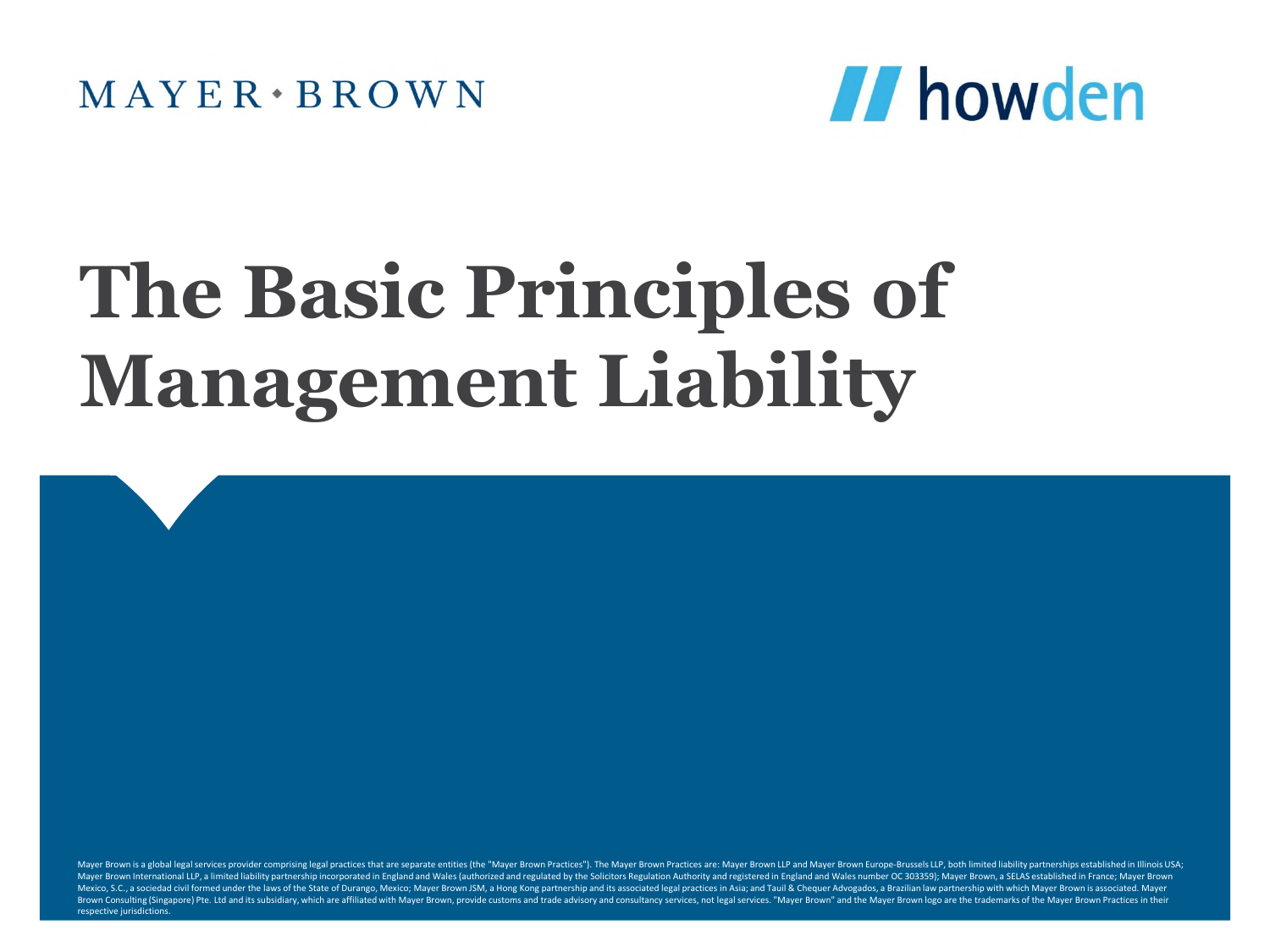# 1. Introduction

- Highly litigious environment
- Dot-com crash and financial crisis boosted civil and criminal court cases with high public attention
- Courts have interpreted management duties stringently over the past years
- Increasing standards for compliance management systems
- Steadily increasing range of tasks for the supervisory board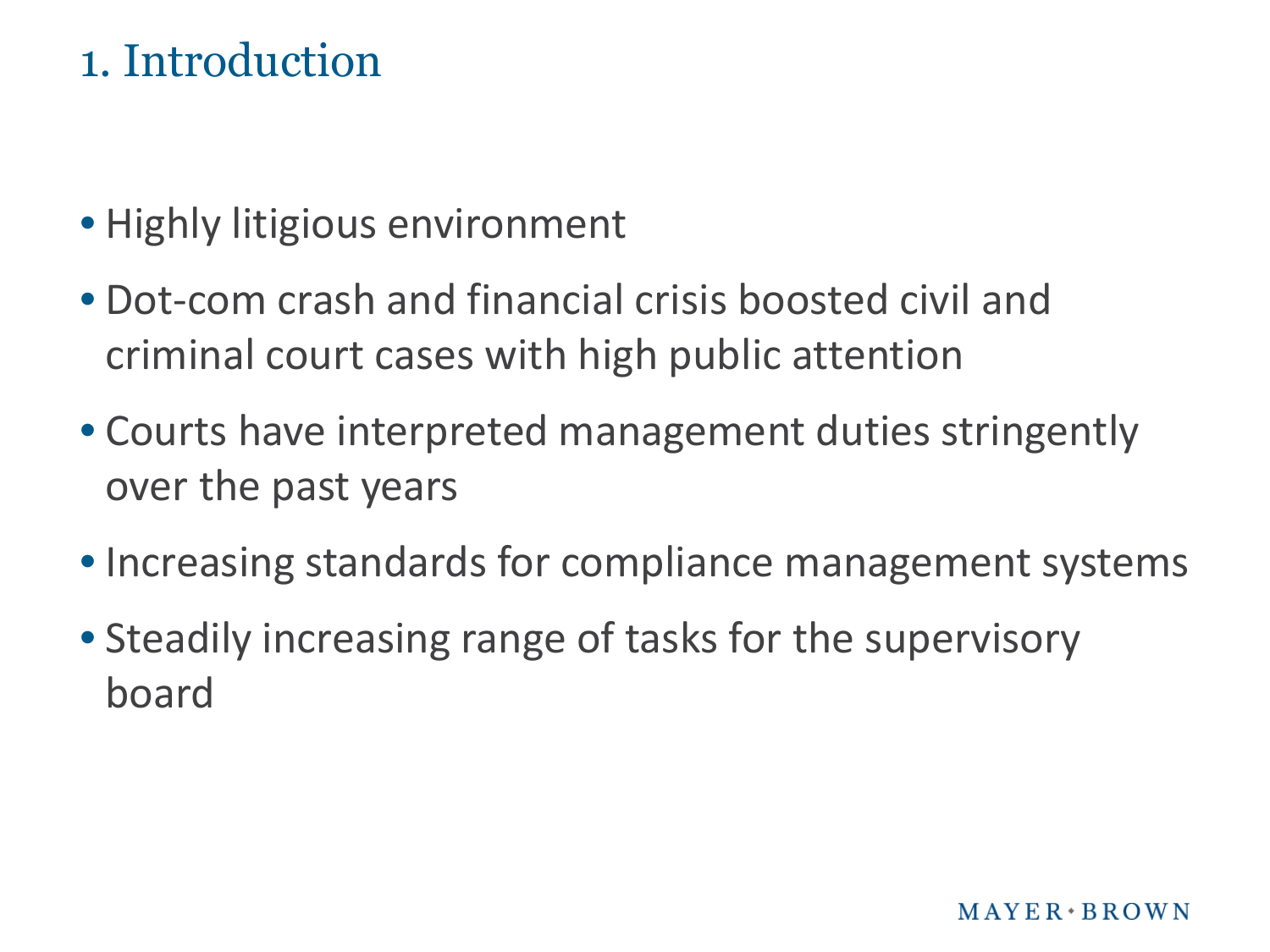# 2. Internal and external liability

- In most cases liability claims are raised by the company against its (former) management
- Liability claims of third parties against the management are less frequent
- Board members are jointly and severally liable for breaches of their duties vis-à-vis the company
- In lawsuits against the management, the company is represented by its supervisory board
- The supervisory board is obliged to pursue viable claims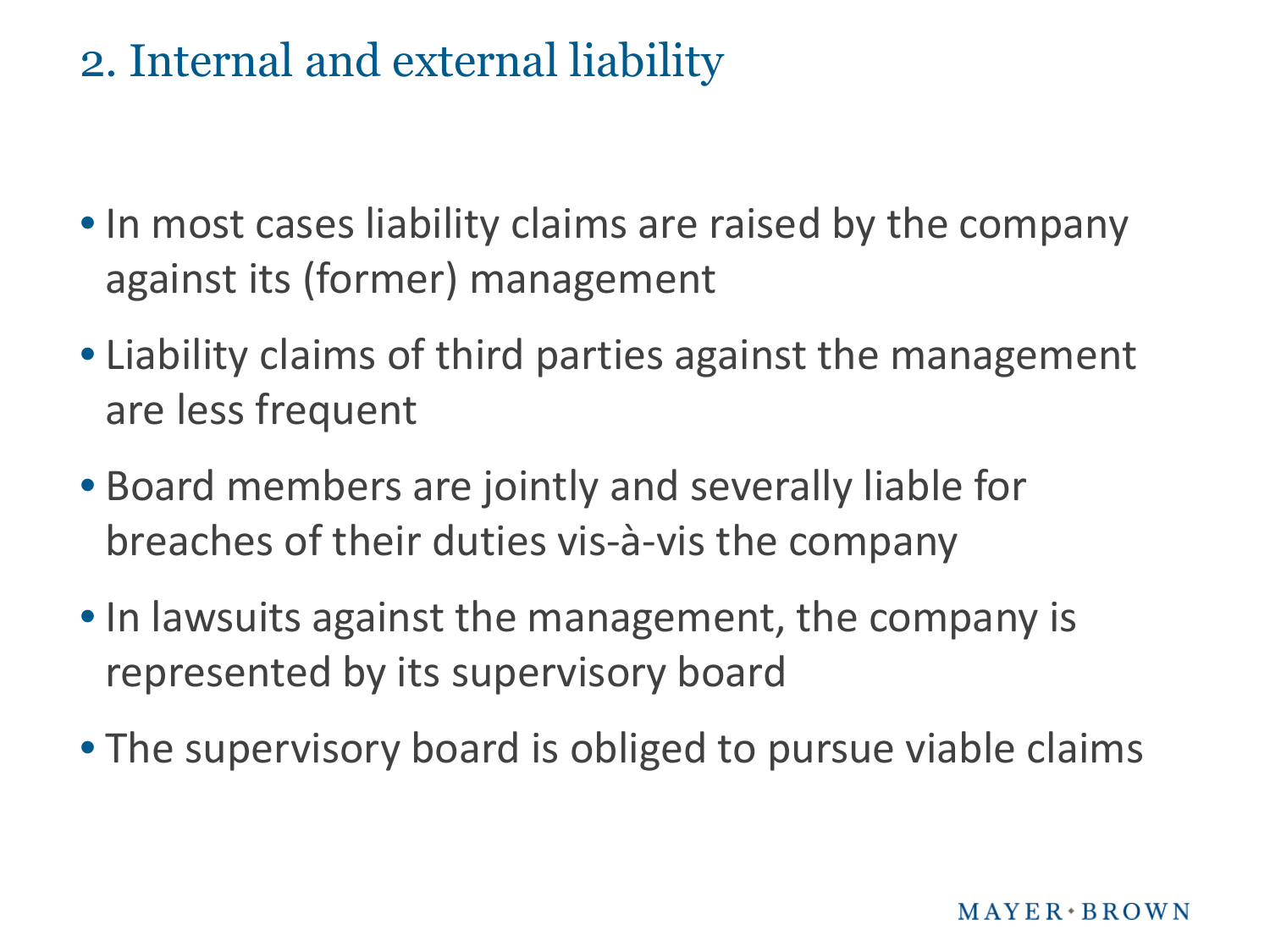# 3. Liability is unrestricted

- The liability of board members is generally unrestricted
- The managers are liable for the entire damage even in cases of slightest negligence
- Board members may avoid liability under the business judgment rule only if the following preconditions are fulfilled:
	- Discretionary business decision
	- Acting for the benefit of the company and in good faith
	- No inappropriate considerations
	- Careful investigation of all relevant facts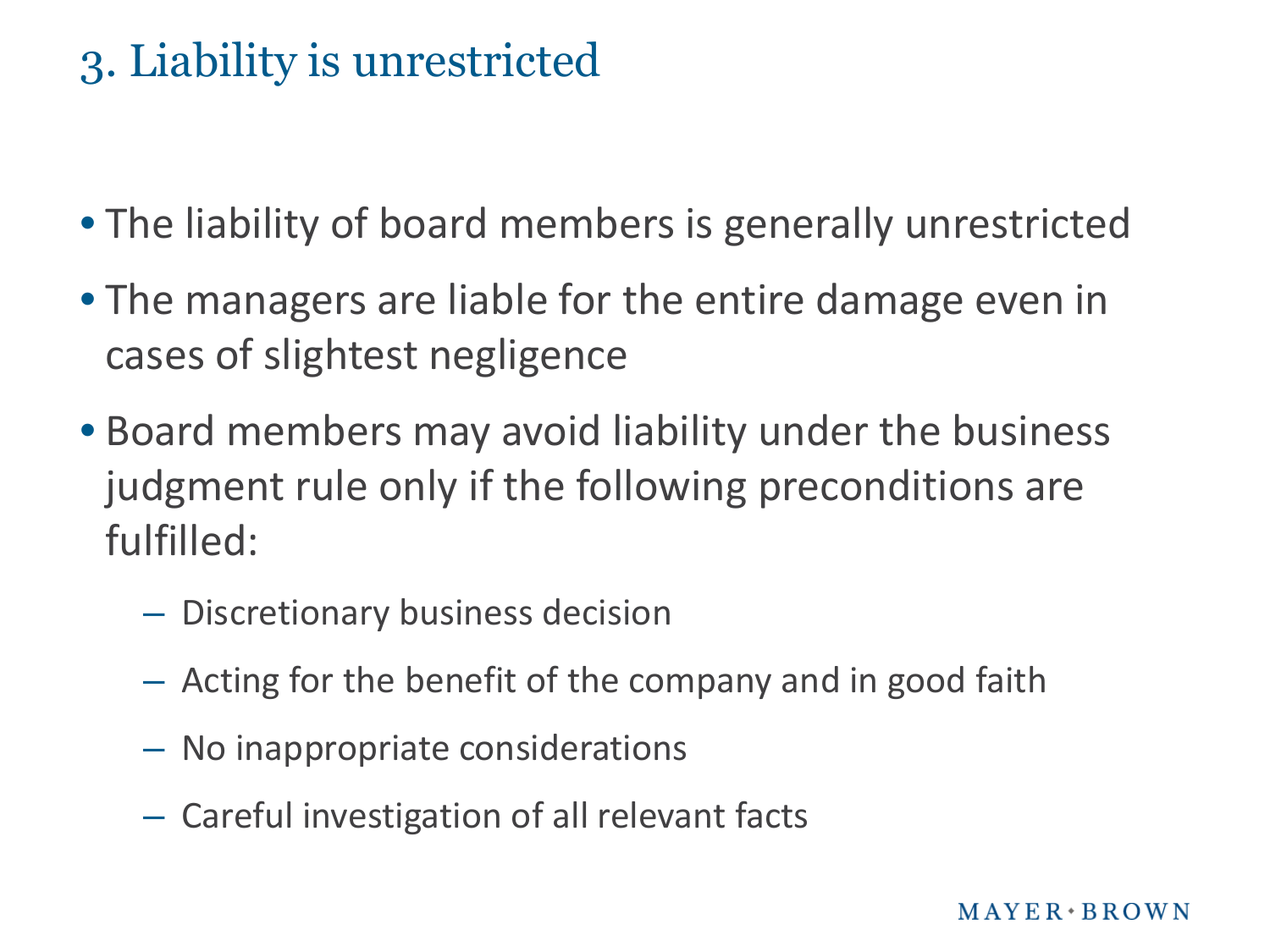# 4. Burden of proof

- The burden of proof rests with the (former) management
- The (former) management has to prove that it did not breach any management duty and/or it did not act culpably
- No discovery or disclosure proceedings under German civil procedural law
- Scope of disclosure duties of the company vis-à-vis the (former) management highly controversial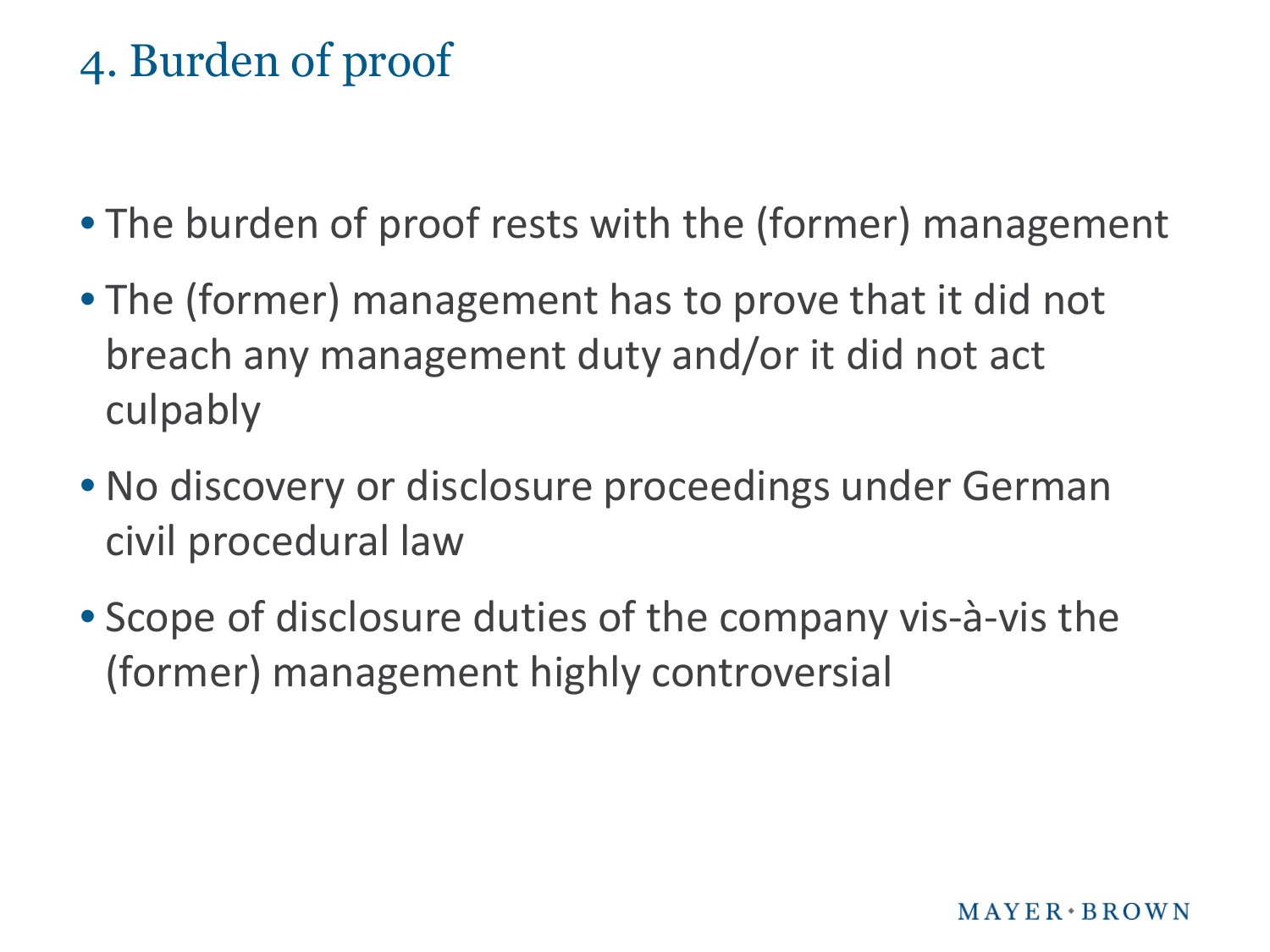# 5. Limitation of liability and settlement 1/2

# • In GmbHs

- In the employment contract limitations of liability are permissible
- Settlement agreements are permissible and shareholders may decide not to pursue viable claims against the management
- No liability if the management has acted in line with the lawful instructions of the shareholders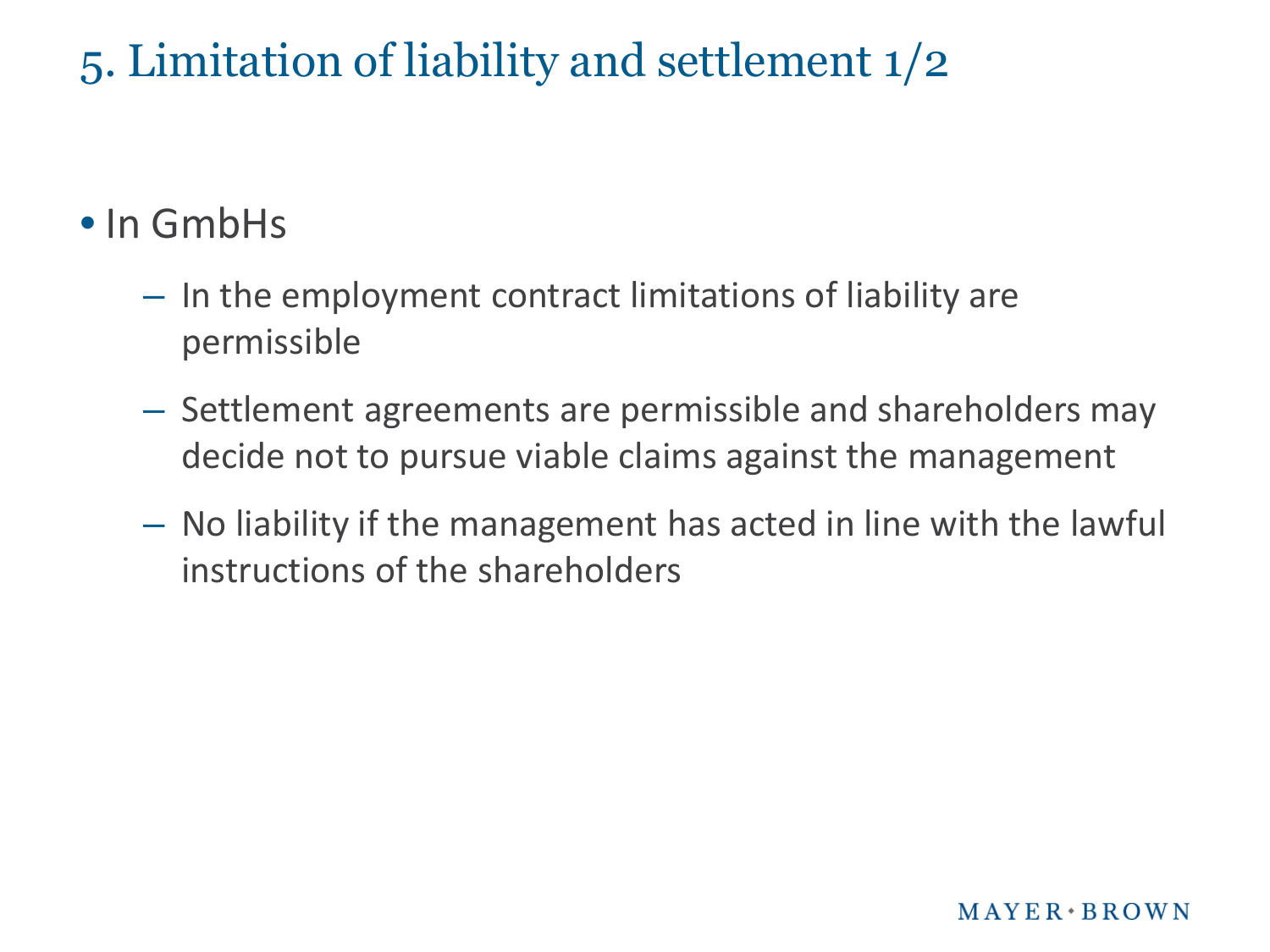# 5. Limitation of liability and settlement 2/2

## • In AGs

- In the employment contract limitations of liability are NOT permissible
- Settlement agreements are permissible only under limited circumstances:

Only three years after the claims have arisen and only if the general assembly consents and no minority whose aggregate holding equals or exceeds 10% of the share capital records an objection in the minutes

- The supervisory board is required to pursue viable claims
- No liability if the management has acted in line with the lawful instructions of the general assembly  $\leftarrow \rightarrow$  approval of supervisory board does not exclude liability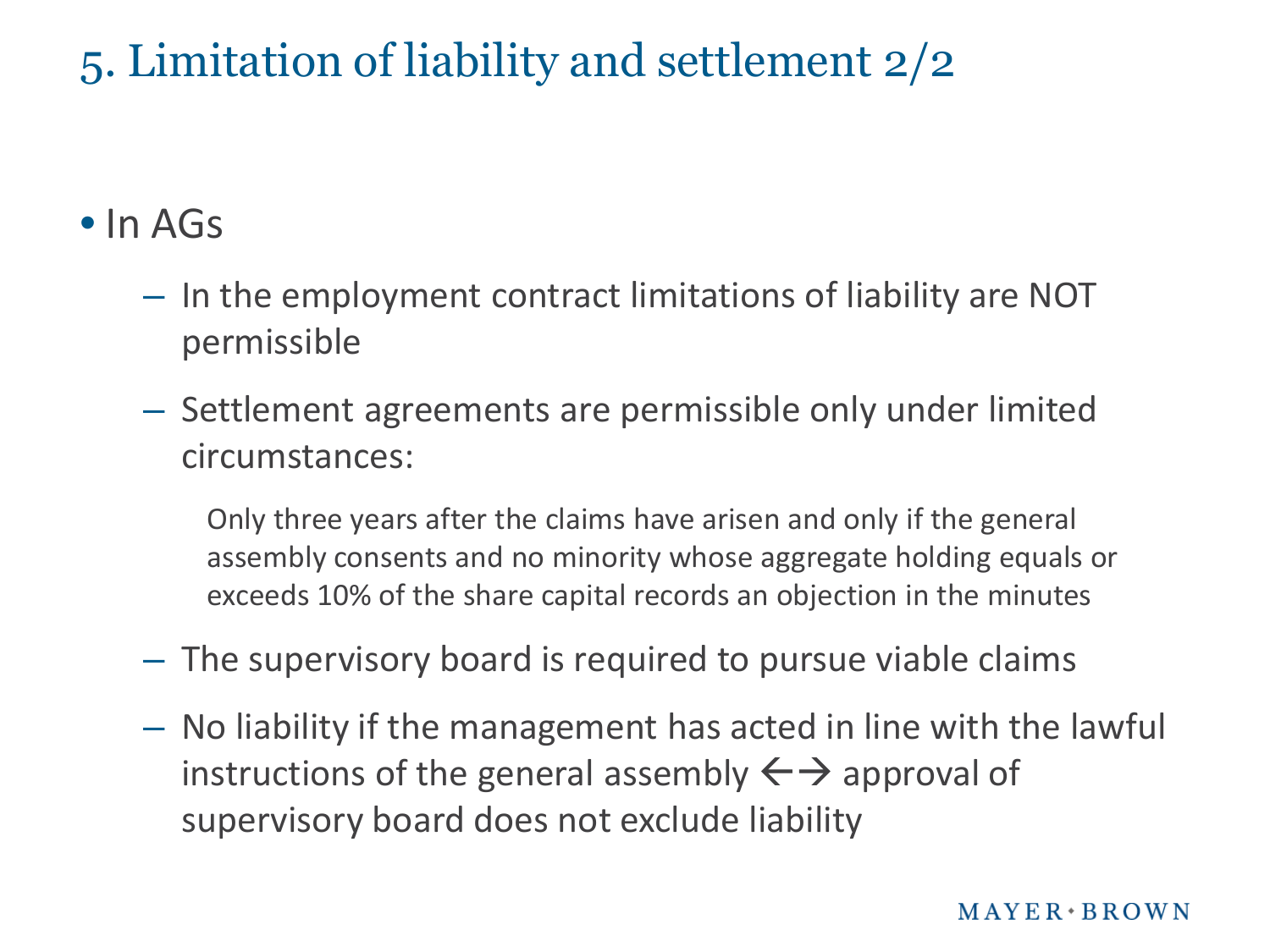$MAYER \cdot BROWN$ 



# **D&O-Insurance in Germany**

Marcel Armon *CEO* [telephone] +49 (0)211 9408335 [email]marcel.armon@howdengroup.de

Mayer Brown is a global legal services provider comprising legal practices that are separate entities (the "Mayer Brown Practices"). The Mayer Brown Practices are: Mayer Brown LuP and Mayer Brown Europe-Brussels LLP, both Mayer Brown International LLP, a limited liability partnership incorporated in England and Wales (authorized and regulated by the Solicitors Regulation Authority and regulated in England and Wales number OC 303359); Mayer Mexico, S.C., a sociedad civil formed under the laws of the State of Durango, Mexico; Mayer Brown JSM, a Hong Kong partnership and its associated legal practices in Asia; and Tauil & Chequer Advogados, a Brazilian law part Brown Consulting (Singapore) Pte. Ltd and its subsidiary, which are affiliated with Mayer Brown, provide customs and trade advisory and consultancy services, not legal services. "Mayer Brown" and the Mayer Brown logo are t respective jurisdictions.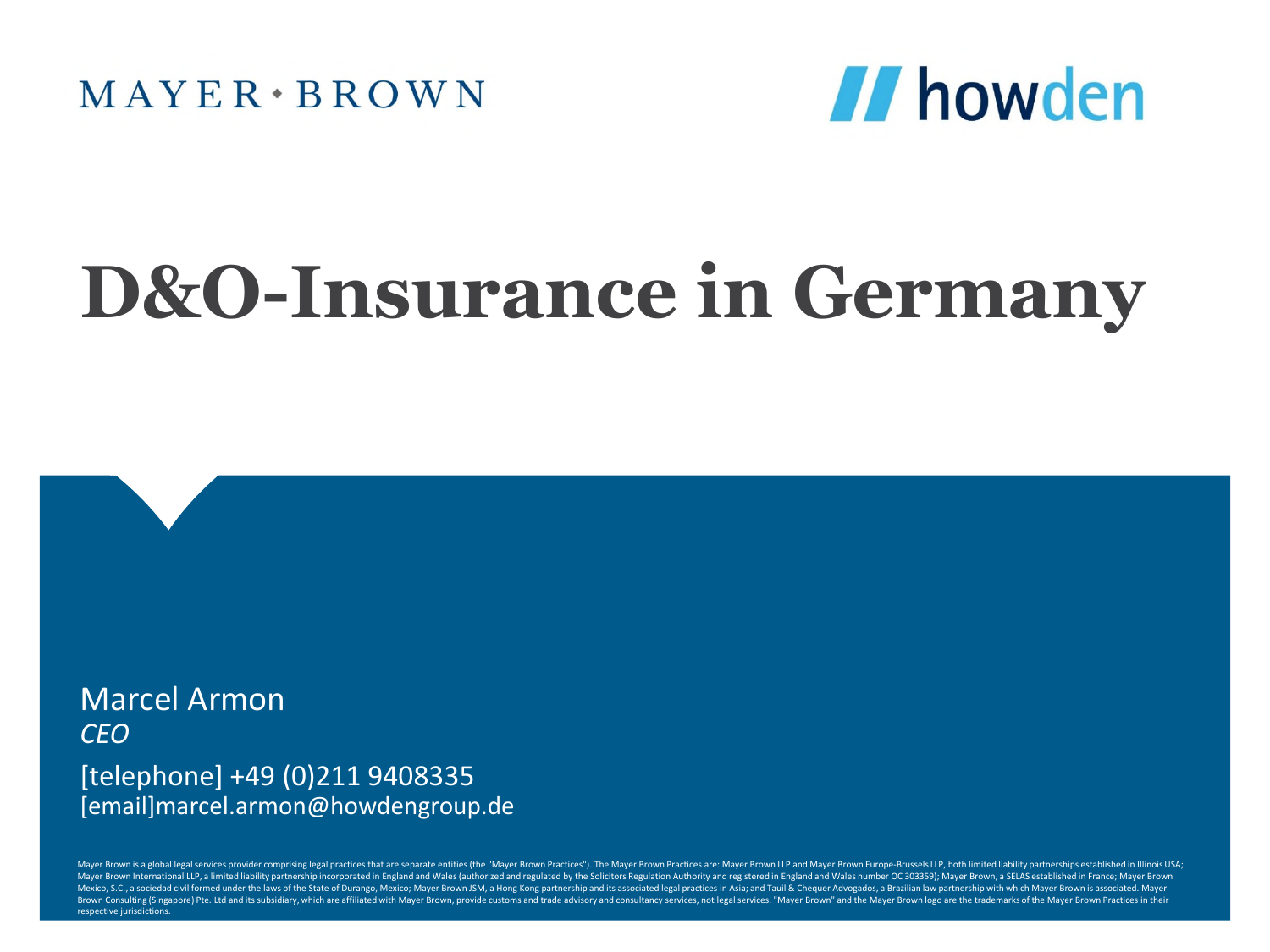- More than 50,000 German companies holding D&O policies today.
- More than 50 D&O insurers competing for D&O contracts.
- D&O insurance pricing overall has declined in the last years.
- Claims ratios for most D&O insurers are short of catastrophic.
- Given the continued abundance of insurance capacity, insurers pushing for rate increases will be facing some powerful headwinds.
- Recent changes of importance in the wording of D&O policies are in the exclusions:
- Cover is often restricted with regard to the recovery of damages after payment of administrative fines against the company, antitrust violations, corruption and most recently 'fake president fraud'.

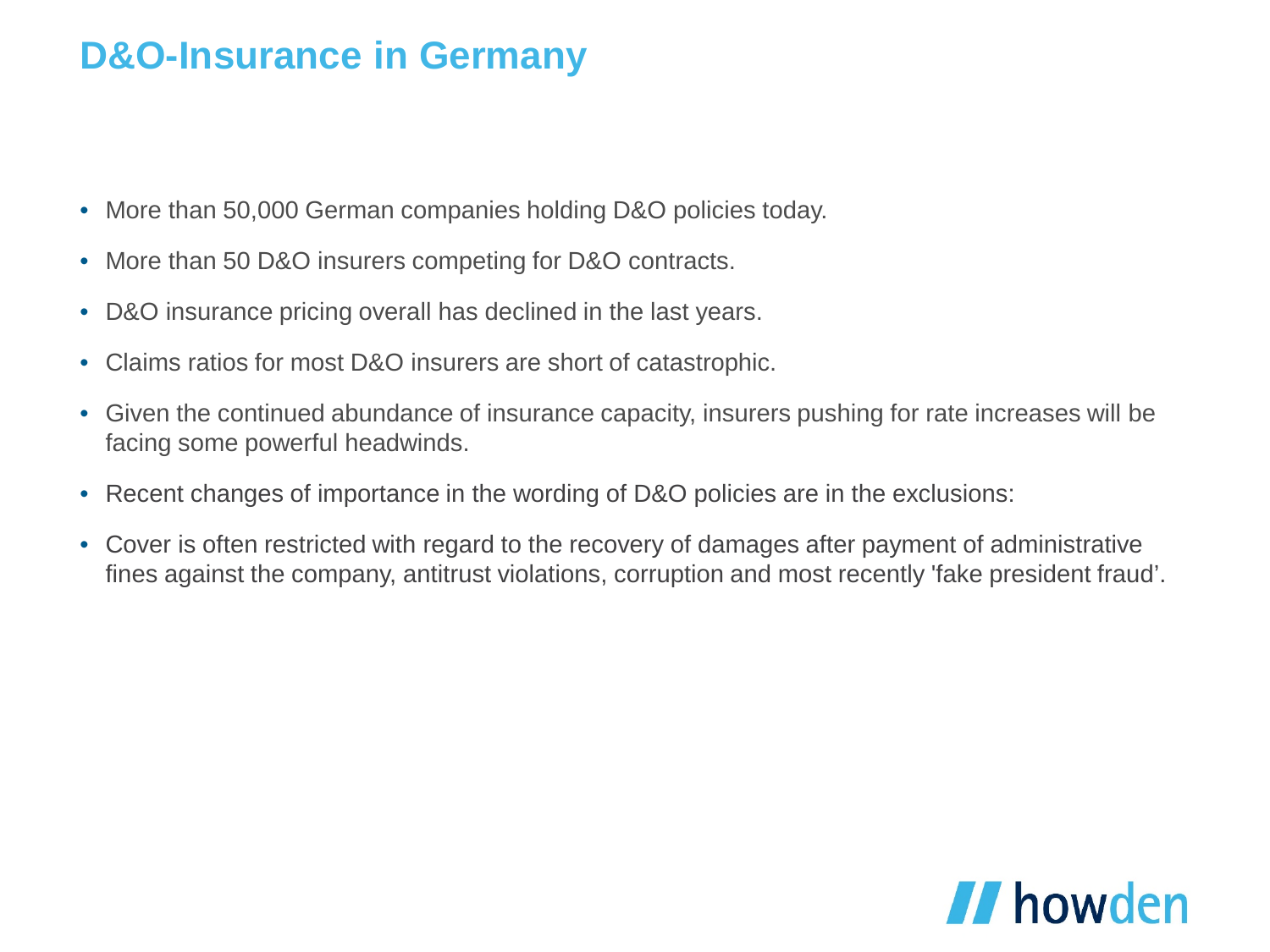• **The following parameters are of paramount importance for effective protection:**

#### • **Insurance Sum**

- A risk-orientated, sufficiently high insurance sum is a crucial matter.
- A distribution problem arises as soon as the fixed insurance sum proves to be insufficient.
- The insurer's duty to pay proceeds within an insurance period is limited to the documented insurance sum per insurance case and for all insurance cases in the aggregate.
- High legal expenses to defend the claim are credited against the insured limit.

#### • **Network of D&O-Expert Attorneys**

- High-quality D&O conditions provide that the choice of counsel and the fee agreement do not hinge on a consensus with the D&O insurer, as long as the lawyer is retained via a highly specialised lawyers' network.
- The insurer's fee guarantee should be tantamount to the usual hourly rates of prestigious lawyers in the field.

# *II* howden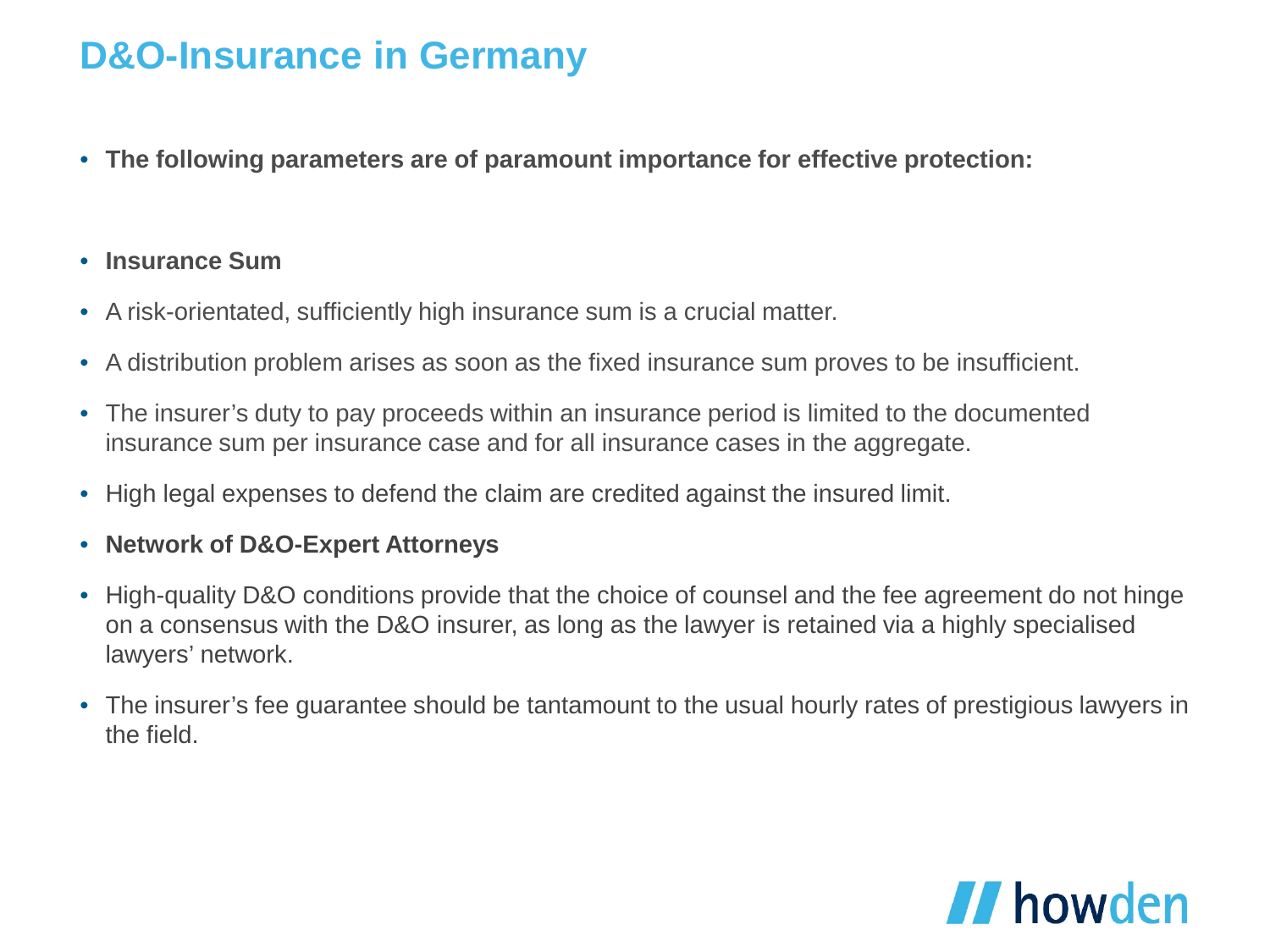• **The following parameters are of paramount importance for effective protection:**

#### • **Arbitration Proceedings**

- New practical rules of arbitration tailored to the needs of executive liability cases will help to reach a decision on complex disputes in less than twelve months.
- Essential are highly qualified arbitrators for the swift and cost-effective solution of D&O disputes.
- The arbitration award is legally binding, because there are no appeals against arbitral awards.
- Because the D&O insurer also participates in the multiparty procedure, the insurer must recognize the arbitral award and pay accordingly.

#### • **Cover in the event of set-off**

- Evermore frequently, it is noted that the policyholder declares that claims relating to employment contracts, in particular salaries and pension benefits are to be offset against liability claims which would be insured within the scope of the terms of the D&O Policy.
- Good D&O Policy Wordings include provisions which enable continuing salary payments and assume severance payments.

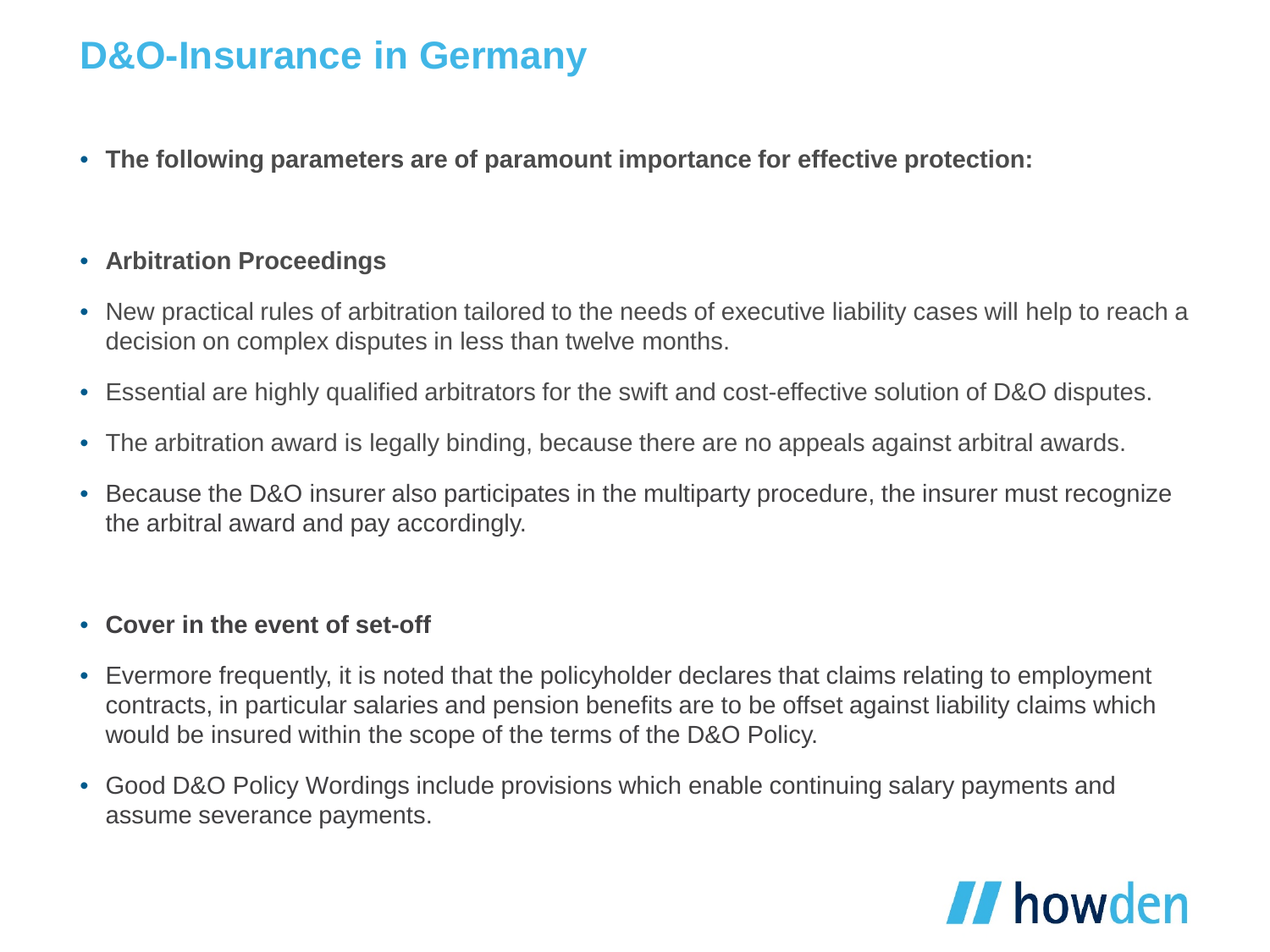• **The following parameters are of paramount importance for effective protection:**

#### • **Guarantee of Continuity**

- D&O policies are based on the 'claims made principle'.
- The Guarantee of Continuity provision stipulates that if the policy is continued with restrictions on its conditions and/or a reduced limit of indemnity, then, with regard to breaches of duty committed prior to the commencement of the amendment, the original scope of cover applies as agreed immediately prior to the restriction of cover and/or reduction in limit of indemnity.

#### • **Extended Reporting Period**

- Management Liability claims for Managing Directors of a Limited Liability Company and Executive Board Members of a Stock Company become time-barred and lapse in five years.
- In the event the company is listed on the stock exchange, the claims lapse in ten years.
- The Extended Reporting Period needs to be sufficient.
- Best corporate D&O-Policy Wordings stipulate a 144-month extended reporting period.

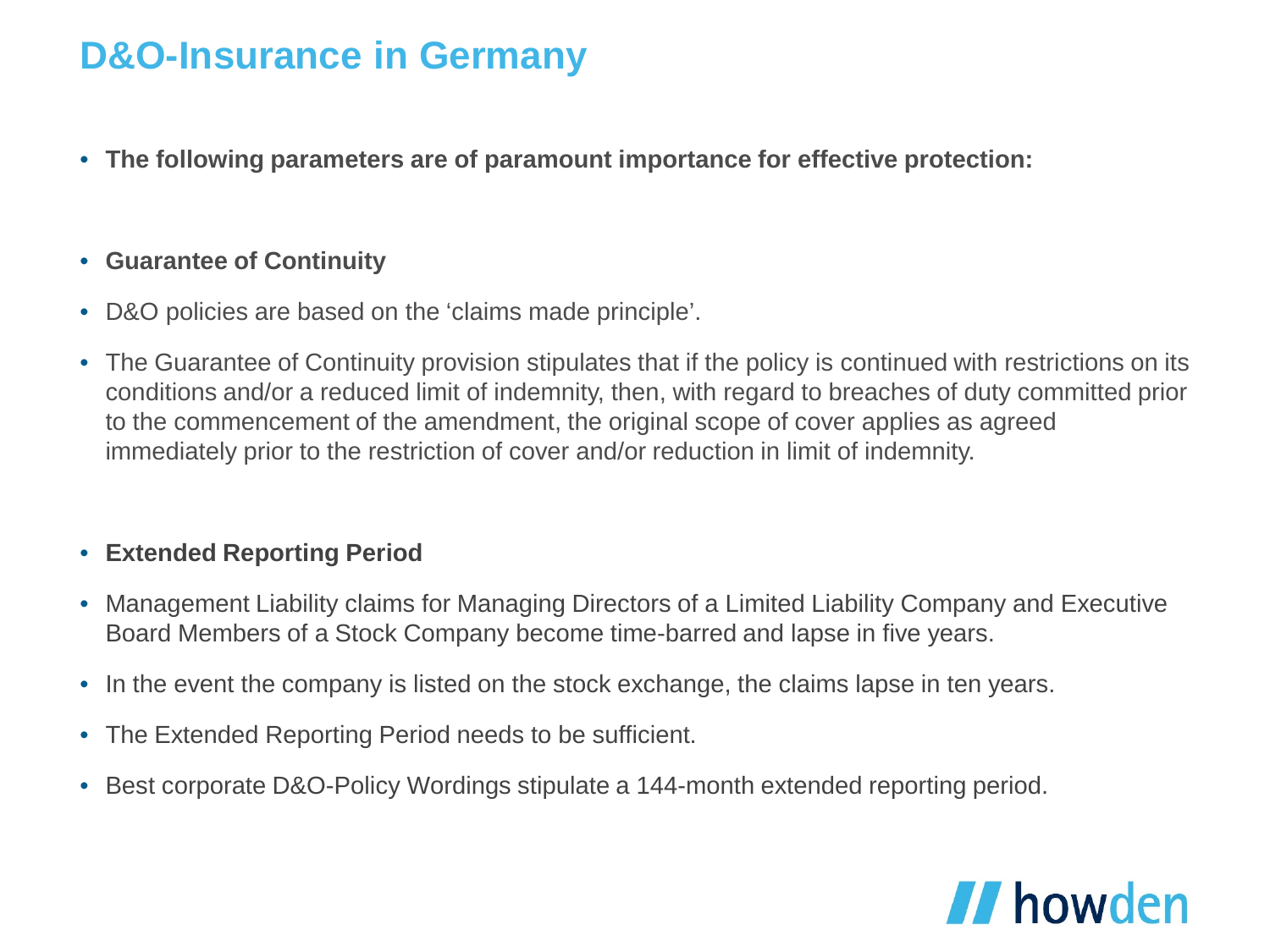• **The following parameters are of paramount importance for effective protection:**

#### • **Two-Tier Trigger Policy**

- Separate D&O insurance for supervisory boards is downright essential in the German two-tier board system.
- In liability proceedings, an executive board tends to react according to the motto "attack is the best form of defence" and threatens the supervisory board with recourse claims for contribution predicated on connivance and co-responsibility.
- In the case of third-party notices, the D&O insurer shall refrain from simultaneously representing the opposing interests of defendant executive board members and notified supervisory board members.
- Ancillary to an existing policy for executive (and supervisory) board members, a company should put up a protective umbrella for the supervisory board members via separate supervisory board D&O insurance coverage with an independent insurer to resolve the conflict of interests (two-tier trigger policy).

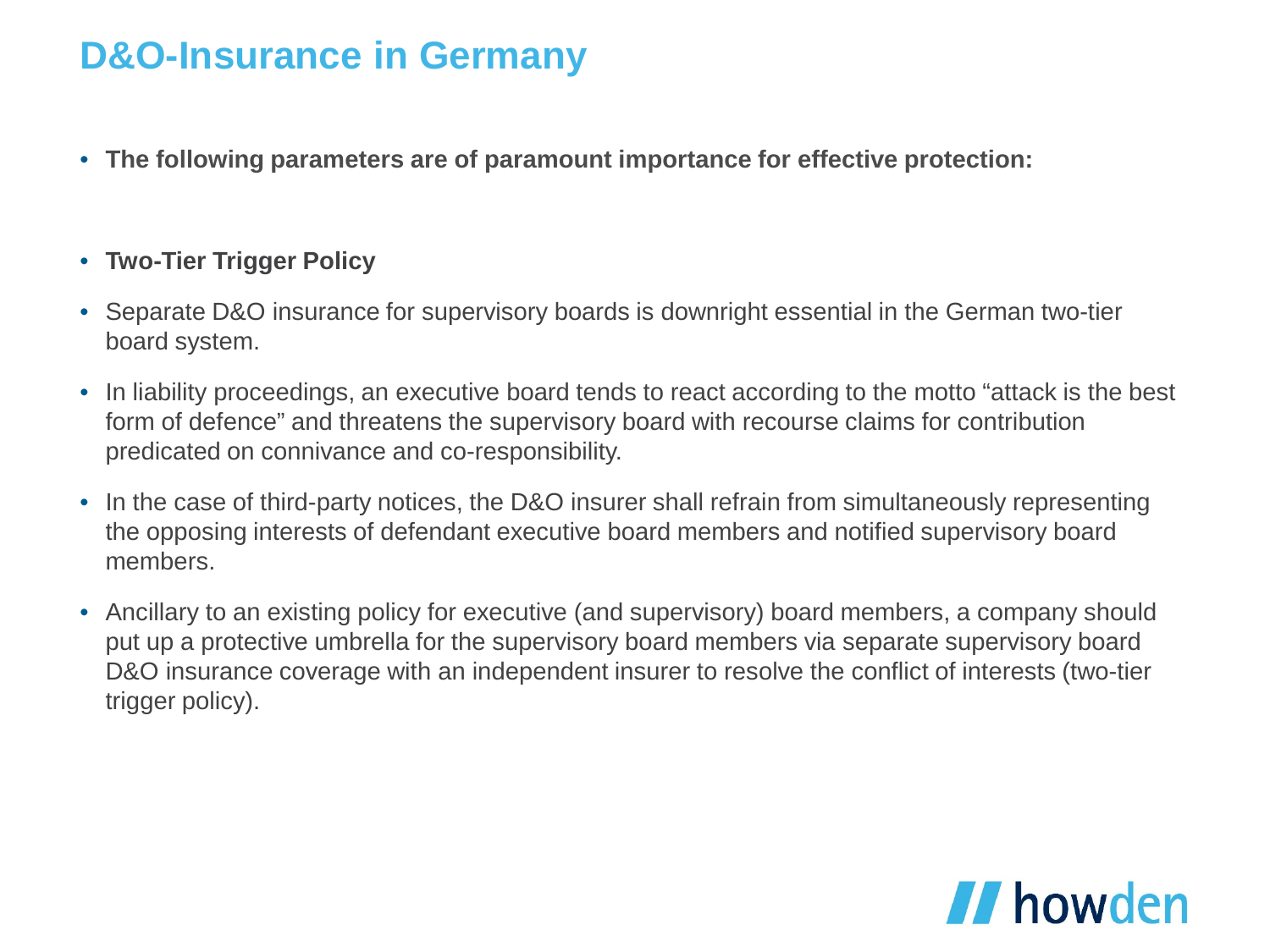• **The following parameters are of paramount importance for effective protection:**

#### • **D&O insurance at one's own expense**

- Personal D&O insurance which is also called individual D&O has revived the German D&Oinsurance market in the last years.
- The need for personal D&O-Insurance is most understandable in the worst case scenario with the consumption of the D&O insurance limit.
- The private D&O insurance is subsidiary to the insurance cover of the company policy.
- Personal cover is always used when the insurer of the company refuses to provide cover for whatever reason
- The personal D&O insurance can be extented to the statutory D&O deductible for Management Board members.
- Corporate D&O Policies shall provide for a deductible of no less than 10 per cent of the damage up to at least an amount equal to 1.5 times the fixed annual compensation of the managing board member.
- For supervisory board members, it is possible to extend coverage for several mandates in different companies via a single Personal D&O Policy.